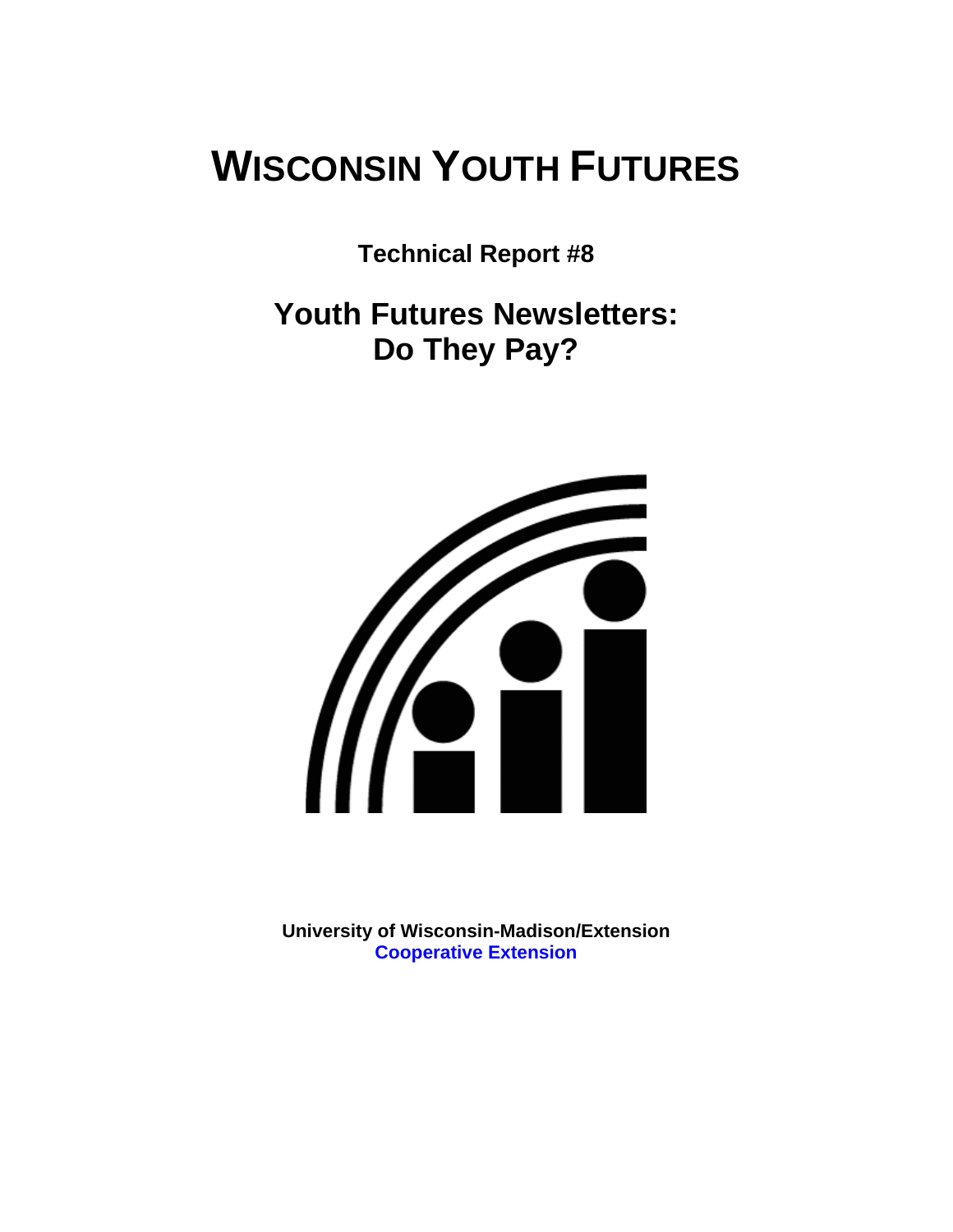## **Youth Futures Newsletters: Do They Pay?**

by [Karen Bogenschneider](http://www.uwex.edu/ces/flp/specialists/bogensch.html) Youth Futures Director Asst. Professor, Child and Family Studies

Some counties have started Youth Futures newsletters. Most Extension agents who have dabbled in newsletters end up asking themselves, "Is a newsletter worth my time and effort?" To help you answer that question, this paper will briefly review the evidence on the effectiveness of newsletters, criteria to assess whether a newsletter is an appropriate avenue for reaching the intended audience, and strategies for making newsletters more effective.

#### **Evidence on the Effectiveness of Newsletters**

When people in Wisconsin are asked how they prefer to receive information, far more prefer reading than attending meetings. About 6 out of 10 prefer to get information from written materials; furthermore, these results hold for both men and women and for rural and nonrural residents (Steele, n.d.). An Extension study in Racine county of couples married less than 15 years found a 3 to 1 margin in favor of reading materials over discussing with others and a 10 to 1 margin over meetings. In a recent publication, Dave Riley and colleagues review a series of studies that provide strong evidence that most modern parents seek child-rearing advice from printed materials (Riley, Meinhardt, Nelson, Salisbury, and Winnett, 1991).

So the evidence indicates that reading is preferred, but are newsletters among people's favorite sources of written information? Perhaps the most relevant data comes from a 1992 study of a newsletter developed by the Bloomington Youth Futures Committee for parents, school personnel, business owners, and other community members (Schmitz, Lewis, and Stoutenborough, 1992). About 7 out of 10 mothers found them to be somewhat or very useful, while about a third of fathers found them to be somewhat or very useful. About a third of the mothers reported sharing the newsletter with a spouse or a friend as did a fourth of the fathers. Also, 37 percent of the mothers and 16 percent of the fathers reported discussing the newsletter with friends or family.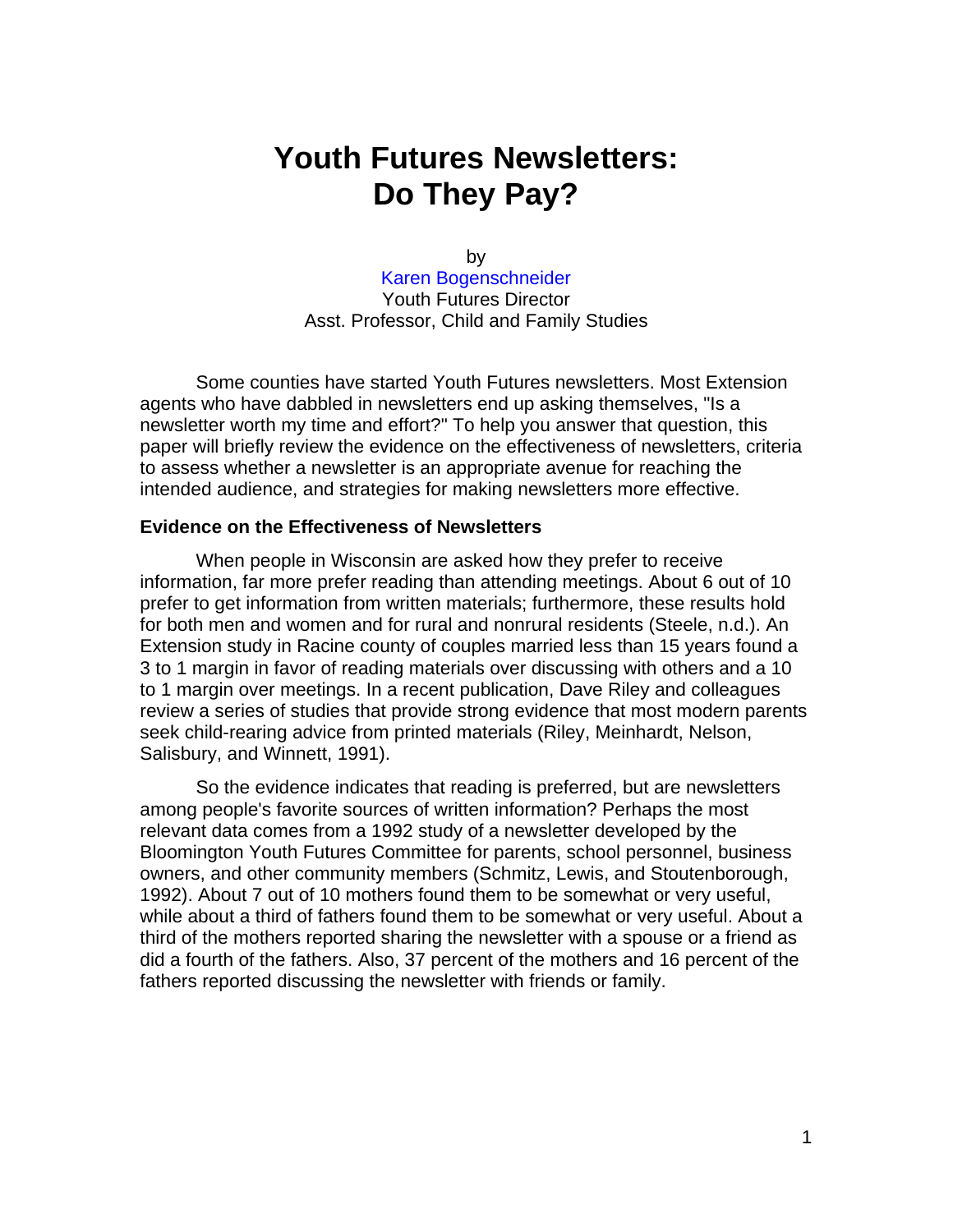In another Wisconsin study of 200 readers of four newsletters written by Extension Home Economists, the following results were reported (Bogenschneider, n.d.):

- 44 to 66 percent of the readers tried an idea or made a change because they read the newsletter
- 90 to 98 percent find a new and timely idea frequently or in every issue
- 2/3 to 3/4 discuss the content of the newsletter with friends
- 76 to 88 percent of the people receiving newsletters find them usually quite useful
- An average 77 percent save past issues

A Wisconsin study of the effectiveness of an age-paced parent education newsletter report changes in the behaviors we know to be important to competent parenting (Riley, et al., 1991). Almost two-thirds of the readers reported that reading the newsletter caused them to provide a more stimulating environment for their baby and almost two-thirds reported being less angry when the baby is difficult. Furthermore, nearly two-thirds rated the newsletter very useful, more useful than other sources of parenting information including books, relatives, child care providers, and public health providers; it comes as no surprise, then, that two-thirds reported that they read all the articles in an issue. In over half the families, the spouse or husband had also read the newsletter.

A study by Dave Riley provides evidence that the "Parenting the First Year" newsletter series prevented half a million instances of physical punishment among Wisconsin babies last year (Riley, 1992); on average, the newsletter prevented 26 slaps or spanks per family. Not only are these results astounding, but they seem most beneficial to those parents at highest risk of child abuse- single parents, teens, families facing the stress of limited income, low education or social isolation. Dave has been able to document this impressive impact at a cost of less than \$5 per family.

Do these findings mean that all newsletters will be widely read and that the readers will adopt practices or change behaviors? Certainly not. From these findings, however, and other studies of readership, criteria can be established to help assess whether a newsletter is an appropriate educational tool.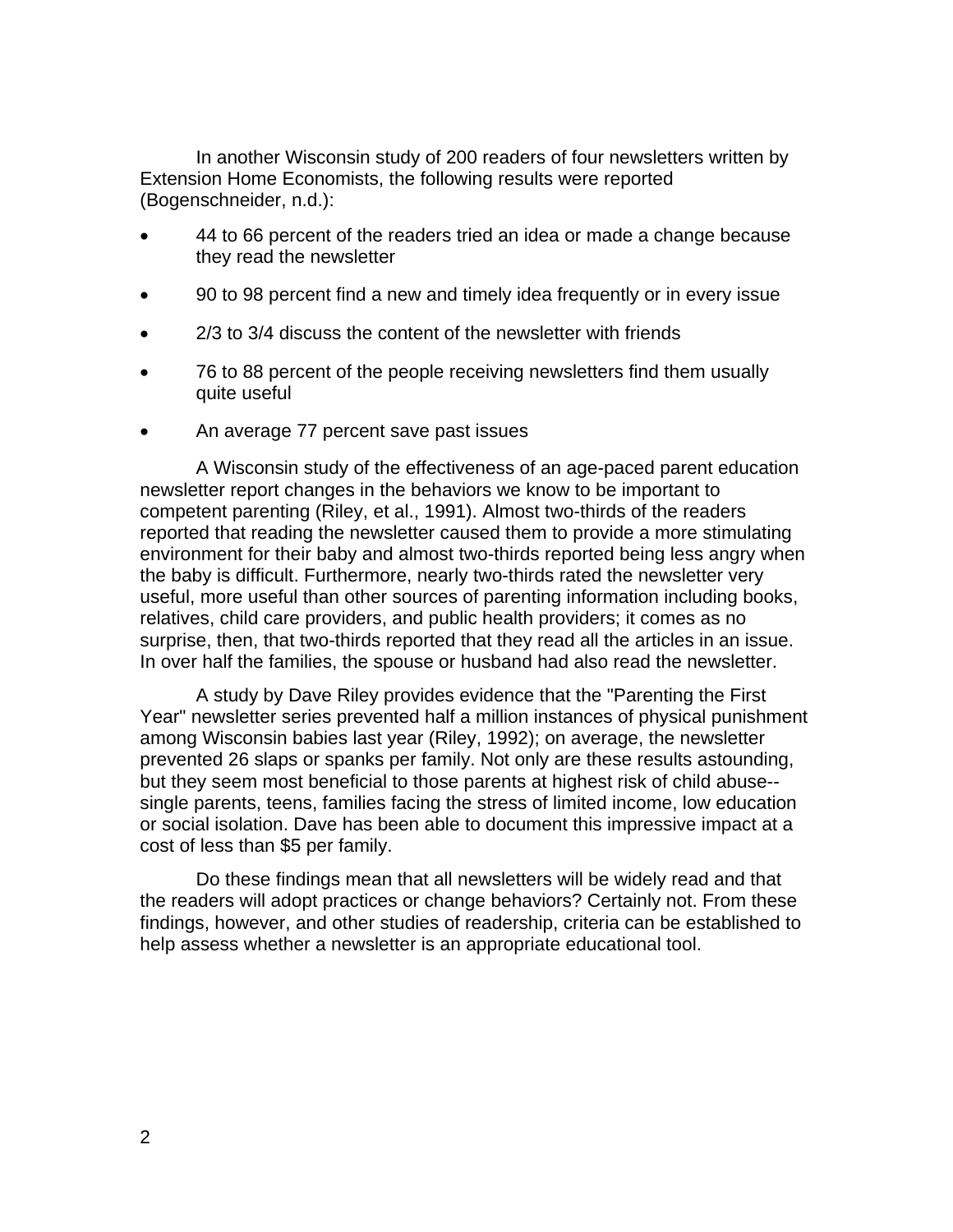#### **1. Can I Clearly Identify the Audience and My Intended Objectives?**

A newsletter is, as its name implies, a newsy, informal letter written to a clearly defined audience. As an agent, I wrote newsletters to several clientele some that I could identify quite precisely and some that were much more ambiguous. For example, I wrote a newsletter for anyone that took out a marriage license in the county, which I dubbed the "Young Marrieds" newsletter. I was certain that the newsletter recipient was married but I was not certain that he/she was young (older people also get married), whether this was a first or subsequent marriage, and whether the couple had children. As I wrote each issue, it was difficult to form a clear picture of the reader in my mind and even more difficult to identify the objectives of the newsletter.

On the other hand, I wrote an age-paced newsletter for parents; the "three-month issue" was written for parents with a baby just that age and I could identify with greater certainty the types of information that might be most important and meaningful at this time. I also could have more assurance that the information would reach parents when they were motivated to learn and most ready to use it.

As you read this, it is probably apparent which newsletter was more effective. You can probably guess which of the readers were most likely to stop me in the local grocery store and thank me for the information. Carefully identifying your objectives makes if easier to define the audience. If your objective is promoting Youth Futures, for example, who would be the appropriate audience? If your objective is helping parents delay initiation into alcohol use, which parents would you focus on? If your intent is to motivate Youth Futures volunteers, who would you target?

#### **2. Can I Keep the Mailing List Up-to-Date?**

Sometimes we get so wrapped up in the content of the newsletter that we overlook the mechanics. A newsletter is no more effective than its mailing list. Will you be able to develop and maintain the mailing list? For example, a newsletter geared to the parents of a baby one month old is not as useful if it doesn't reach the family until the baby is two months old.

#### **3. Will I Be Able to Provide Timely Information?**

The more carefully you can identify the audience, the easier it is to provide relevant information at the time it is most likely to be used. A couple examples will highlight the importance of timeliness.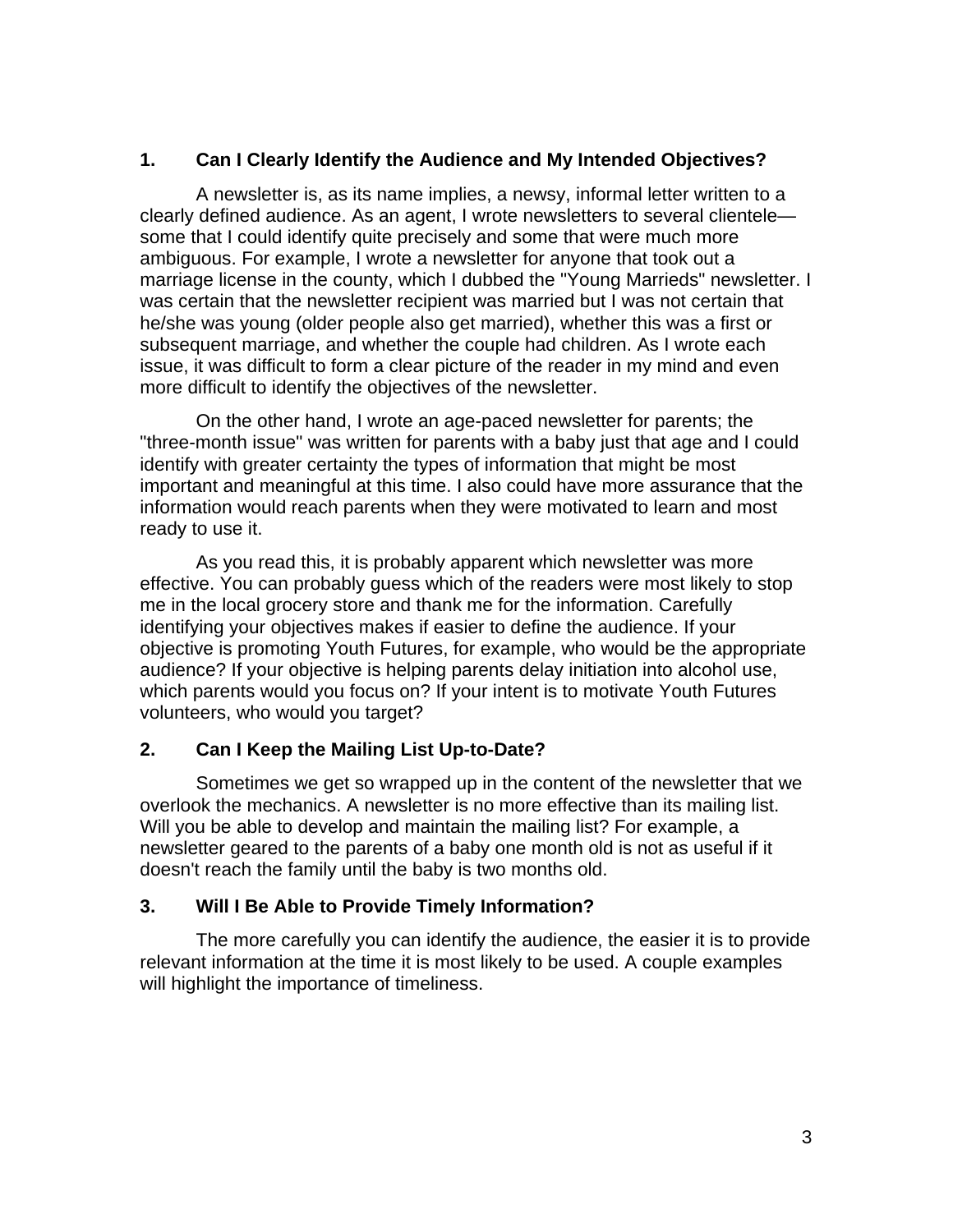Back in the mid '70s, a number of Extension Home Economists were writing young married newsletters. We decided that it would be more efficient to band together and produce one high quality young married newsletter that we could produce in large numbers at low cost. Upon reflection, however, it became apparent that it would be much more difficult to provide timely information on a state level than a county level. For example, a chemical spill may be of high interest to residents in northern Wisconsin but of less concern to people living in southern Wisconsin. Information on drinking and driving may be more timely in a community where a recent automobile accident has focused public attention on the issue.

Dave Riley's impressive data of preventing child abuse via a newsletter provides strong evidence of the importance of timeliness. Each newsletter is geared to a specific month in a baby's first year; in this way, the information reaches parents when they are most ready to use it and when they have the greatest motivation to learn; the birth of a new baby is a "critical period" when parents are more apt to change their behavior.

Further support for the importance of timeliness and targeting your audience comes from a study by Cudaback (1986) of age-paced newsletters. She reported greater improvements in parenting practices when the parents received the issues monthly rather than three or more issues at one time.

Puberty may be another "critical period" when parents are receptive to learning; parenting practices may not yet be well-established, and thus, more easily changed. Since puberty is a process that occurs at different times in different adolescents, it will be more difficult to gear a newsletter to the timing of puberty than the time of birth. At a minimum, though, parents of early adolescents (ages 10 to 13) may have different needs and concerns than parents of middle adolescents (ages 14 to 17) or parents of late adolescents (18 to 21).

#### **4. Will the information be perceived as coming from a respected and trusted information source?**

From reading the evidence, I suspect that a newsletter can gain a reputation as being trustworthy in a couple different ways. Sometimes this trust is built because the writer is a recognized authority such as a UW-Extension Child Development Specialist. Or the writer carefully selects newsletter material that we can have confidence in and clearly identifies the sources. Sometimes this trust is built because the audience has a personal relationship with the writer or a feeling of being close to the writer and other recipients. For example, a newsletter coming from an Extension agent that lives and works in a community may have more credibility with local residents than a newsletter written by an expert miles away.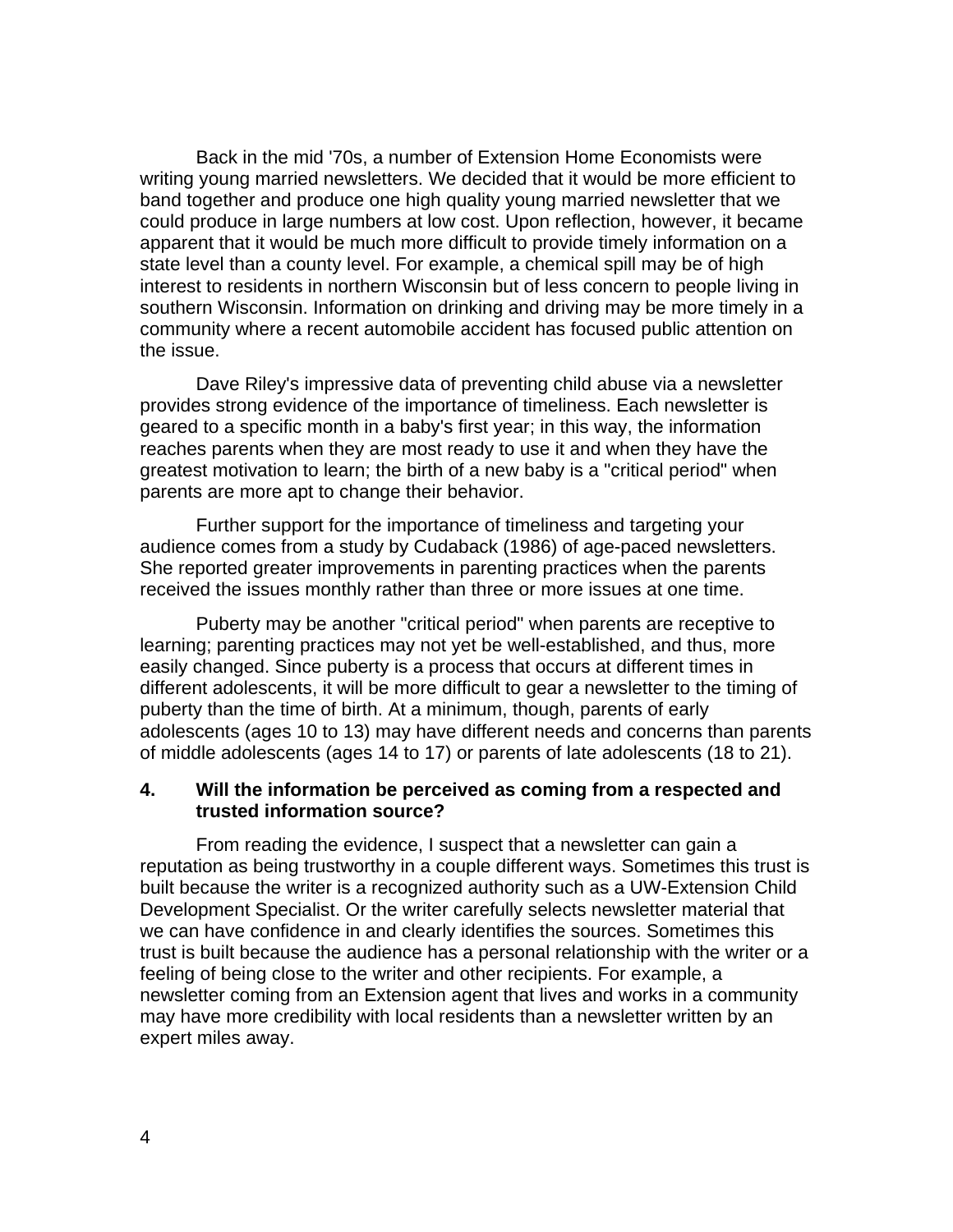### **Enhancing the Effectiveness of Newsletters**

#### **1. Catch the reader's interest.**

The newsletter writer has two main thresholds to overcome; the first is getting the reader to pick up the newsletter. Using a recognizable format with the same name or illustration but perhaps a different color helps the reader identify it from junk mail. Often important lessons can be learned from magazines that list the most interesting articles on the cover in large letters.

The second threshold to overcome is getting the reader to read past the first page. The first page should be the most exciting, timely, new, money-saving, time-saving, worthwhile item in the newsletter.

One of the primary reasons people don't read newsletters is they're not interesting. Strong readership is built on two kinds of stories, those with strong interest to a subgroup (information on single parenting, father's role in parenting) or those of moderate to high interest to a large share of the readers (normal growth and development, determining family rules on alcohol use). Use only a limited number of articles of only moderate interest to a small group of readers such as buying life insurance.

#### **2. Maintain a consistent high level of relevance, usefulness and quality.**

Based upon learning theory, we know that attention to a newsletter is a habit, reinforced by satisfied expectations or discouraged by disappointment. These three questions used by *The Farm Journal* may be helpful in deciding upon newsletter content:

- Is it tested?
- Is it available in educational sources?
- Is it widely available?

#### **3. Keep it short and snappy.**

Another major reason people don't read newsletter is they are too busy. Studies of newsletter readership indicate that most people spend about 20 minutes reading a newsletter. Most people spend take about 5 minutes to attentively read a page of copy—which suggest that 4 pages in long enough for most newsletters.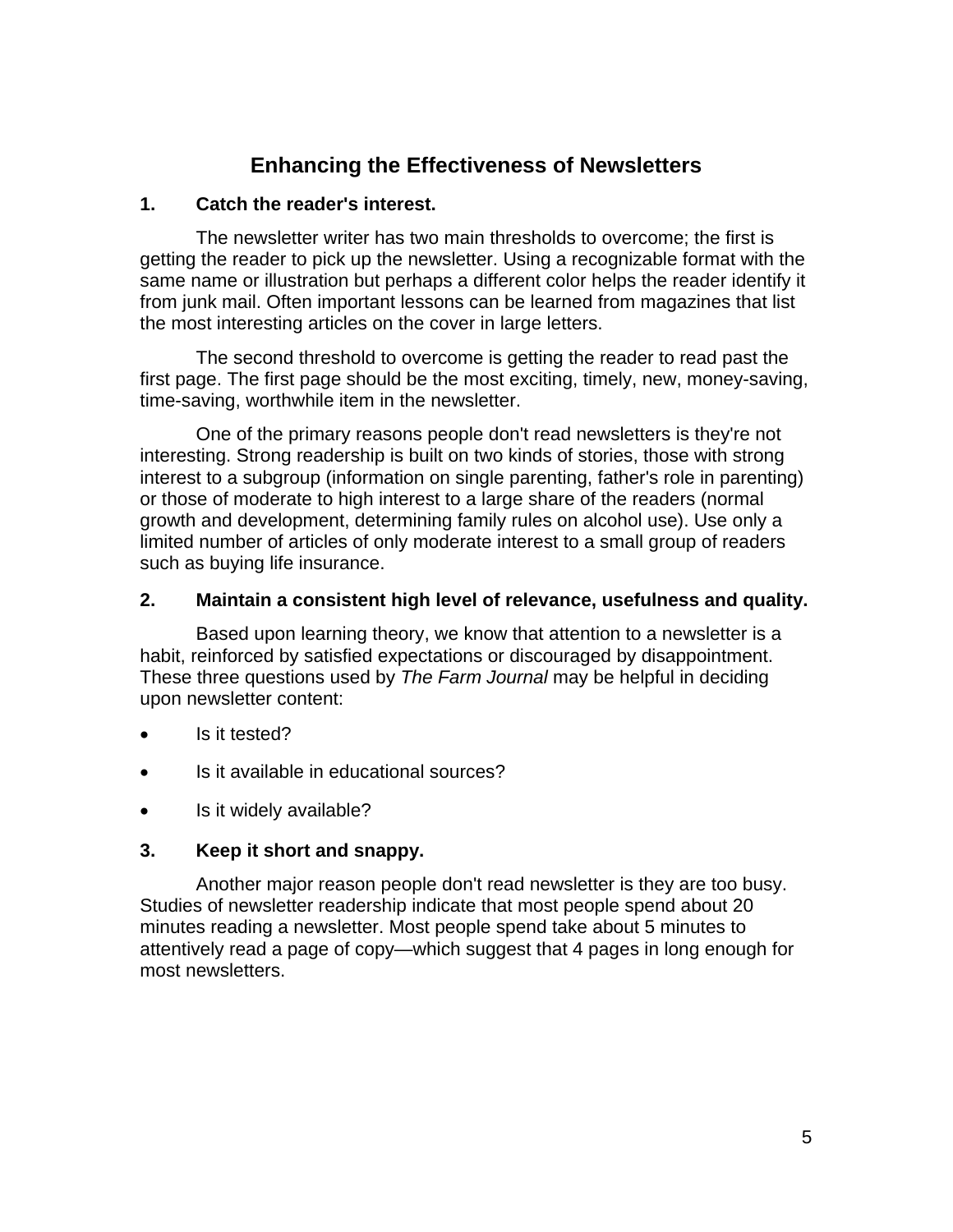#### **4. Save the busy reader time.**

A simple formula to keep in mind to save the busy reader time is:

**Reward Effort** Attention =

To increase attention of the reader, you can either increase the reward or decrease the effort. Newsletters writers can increase the reward through such measures as providing timely, interesting articles from authoritative sources. You can decrease the effort by using simple straightforward writing; writing that's easy to read need not be dull. Use short sentences and paragraphs, contractions when they fit in, and active voice. Also, you can guide the reader through the material with aids such as frequent paragraphing, a table of contents, clear descriptive titles, subheads for long articles, and clear, legible print.

#### **5. Include material on how to learn.**

Research on learning indicates that up to 80 percent of an adult's learning is self-directed and takes place outside the formal education system. Most learners underestimate what they are able to learn and seldom evaluate their progress.

To aid the learner, a specific section can be included to encourage reflection on what has been learned, call other learning opportunities to the reader's attention, to encourage contact with other learners, and suggest actions that might result from the learning.

#### **6. Evaluate as you write.**

Colleagues and other professionals often can provide helpful insights. Phone surveys of readers are quick and dirty and may provide valuable feedback, even if you have time to conduct only a small number.

#### **Summary**

The evidence suggests that newsletters can be effective but we know they are not effective in every situation. Effectiveness depends upon several factors including a careful assessment of whether a newsletter is an appropriate avenue for reaching the intended audience and objectives. We can increase our chances of reaching our intended objectives by taking into account some lessons from research on readership and adult learning.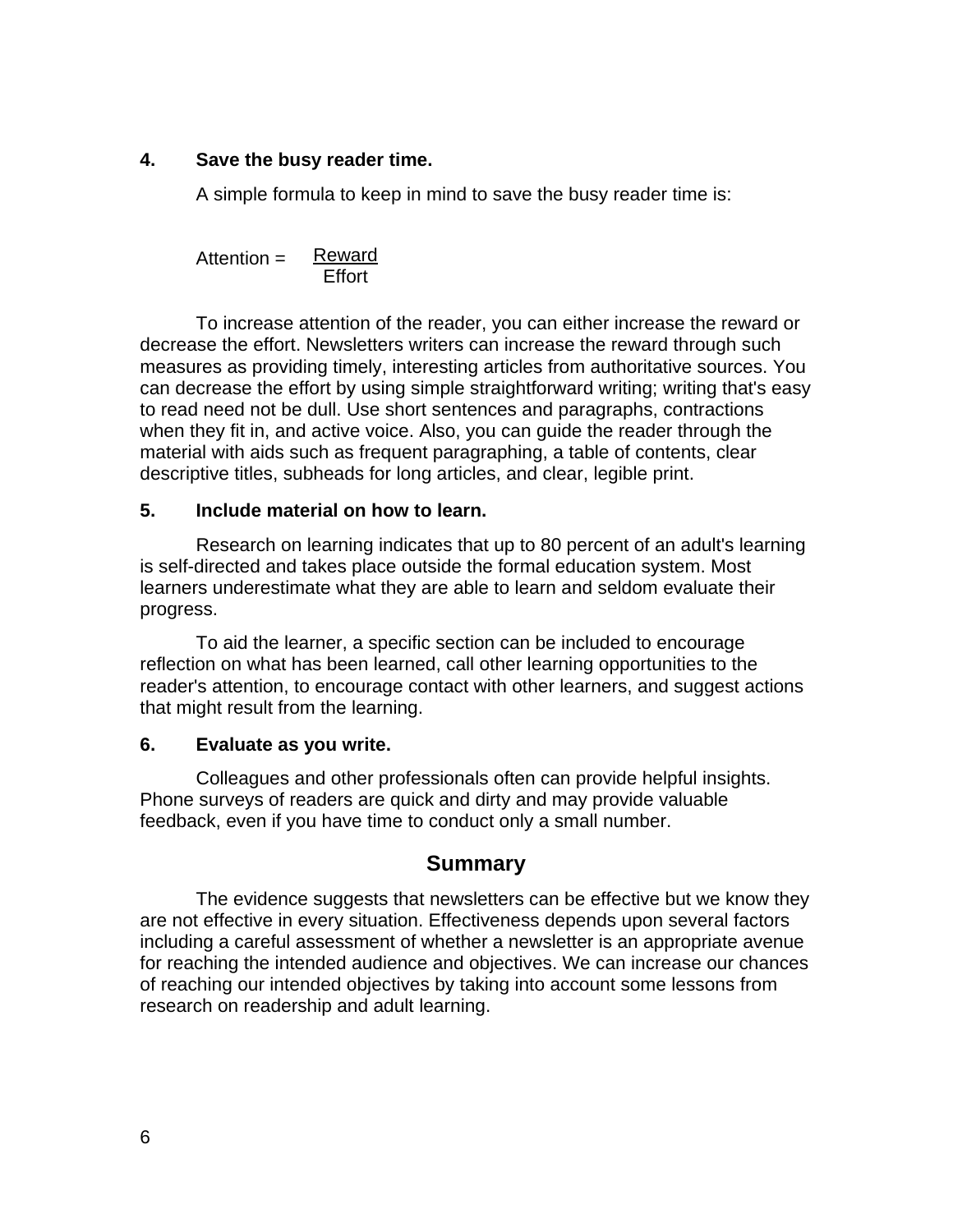#### **References**

- Bogenschneider, K. (n.d.). *A newsletter about newsletters.* Wisconsin Association of Extension Home Economists.
- Cudabuck, D. J. (1986). Age-paced parent education newsletters. *Human Relations, II* (5). A newsletter of the University of California Cooperative Extension Service.
- Riley, D. (1992). *Personal conversation.*
- Riley, D., Meinhardt, G., Nelson, C., Salisbury, M. J. & Winnett, T. (1991, July). How effective are age-paced newsletters for new parents: A replication and extension of earlier studies. *Family Relations, 40*, 247-253.
- Schmitz, T., Lewis, A., & Stoutenborough, N. (Oct. 1992). T*apping Into Parents Survey: A report to the citizens of Bloomington based on risk and protective factors.* Grant County: University of Wisconsin-Extension.
- Schuh, C. (1975, December). *Newsletter handbook for county extension secretaries.* University of Wisconsin-Extension.
- Steele, S. M. (n.d.). *How people prefer to be reached and how extension home economists are currently reaching people.* Developed for program planning conference of UWEX Division of Program and Staff Development.